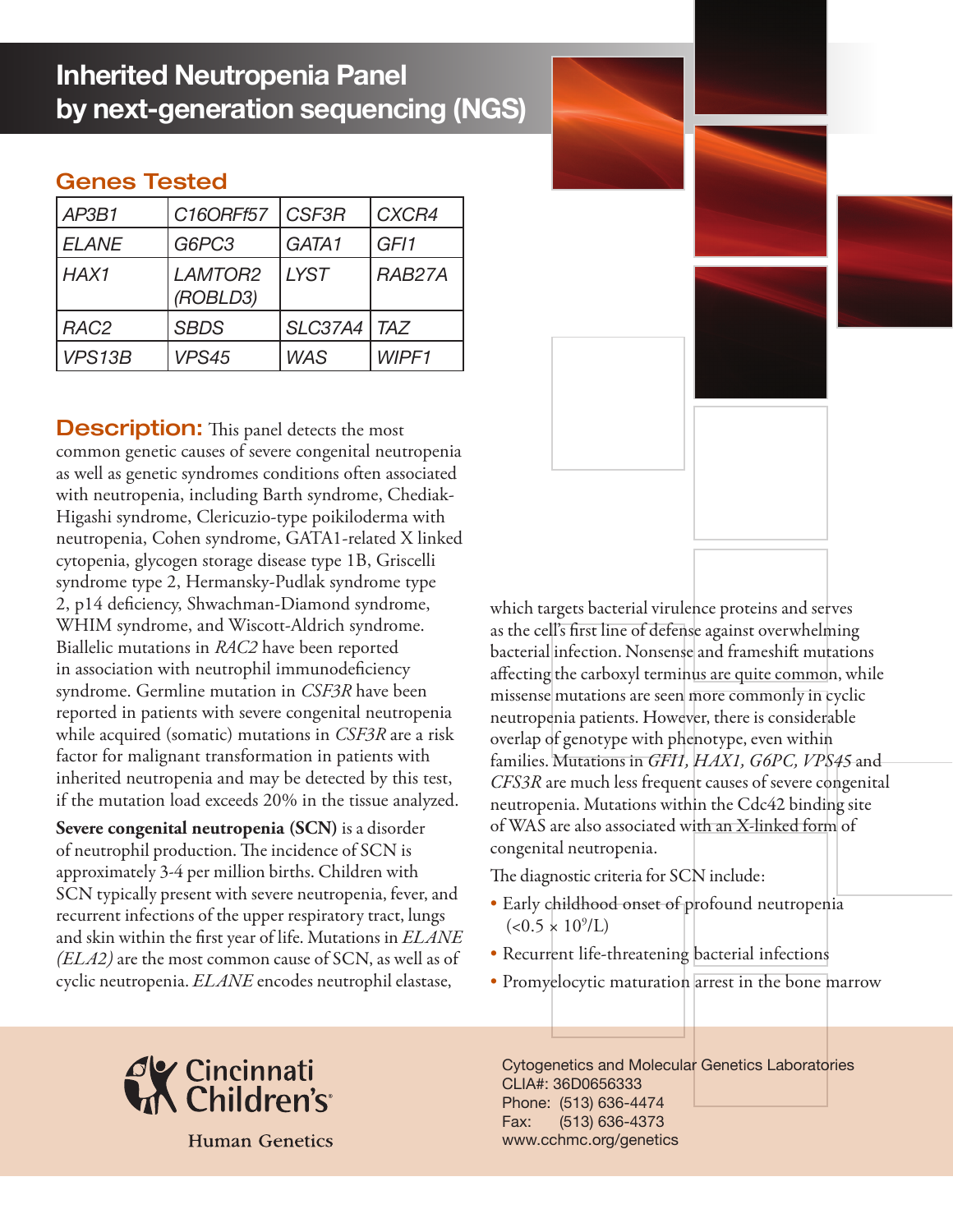

**Syndromic neutropenia:** Significant neutropenia is a common feature of several genetic syndromes associated with extra-hematopoietic abnormalities including Barth syndrome (neutropenia, often intermittant in 90%), Cohen syndrome secondary to *VPS13B* mutations (intermittent neutropenia in 92%), Chediak-Higashi syndrome (neutropenia in >90%), Clericuzio-type poikiloderma with neutropenia (chronic neutropenia in >50%), GATA1 related X linked cytopenia (variable neutropenia), glycogen storage disease type 1B (87% develop intermittent or chronic neutropenia), Griscelli syndrome type 2 (mild

neutropenia), Hermansky-Pudlak syndrome type 2 (chronic severe neutropenia), p14 deficiency, Shwachman-Diamond syndrome (chronic or intermittent neutropenia in 98%) and WHIM syndrome (chronic neutropenia in 100%).

**Malignant transformation,** i.e. myelodysplasia and acute myelogenous leukemia (AML), is a significant risk in patients with SCN and SBDS. A recent study suggests that the risk of malignant transformation is greatly increased in the presence of acquired truncating mutations in *CSF3R* in patients with SCN [Skokowa et al 2014].

# **Gene Inheritance Condition** AP3B1 | AR **Hermansky-Pudlak type 2** *C16ORFf57* AR Clericuzio-type poikiloderma with neutropenia AR p14 deficiency

### **Genetic Conditions Commonly Associated with Neutropenia**

| C16ORF157                                                    | AR                 | Clericuzio-type poikiloderma with neutropenia                                        |  |  |
|--------------------------------------------------------------|--------------------|--------------------------------------------------------------------------------------|--|--|
| <b>CSF3R</b>                                                 | AD, AR and somatic | Severe congenital neutropenia (germline); predisposition to MDS (somatic)            |  |  |
| CXCR4                                                        | AD                 | WHIM syndrome                                                                        |  |  |
| <b>ELANE</b>                                                 | AD                 | SCN <sub>1</sub>                                                                     |  |  |
| G6PC3                                                        | AR                 | SCN4, nonsyndromic SCN, Dursun syndrome                                              |  |  |
| GATA1                                                        | X linked           | GATA1-related X-linked cytopenia                                                     |  |  |
| GF11                                                         | <b>AD</b>          | SCN <sub>2</sub>                                                                     |  |  |
| HAX1                                                         | <b>AR</b>          | SCN3, Kostmann syndrome                                                              |  |  |
| LAMTOR2<br>(ROBLD3)                                          | <b>AR</b>          | p14 deficiency                                                                       |  |  |
| <b>LYST</b>                                                  | <b>AR</b>          | Chediak-Higashi syndrome                                                             |  |  |
| RAB27A                                                       | AR                 | Griscelli syndrome type 2                                                            |  |  |
| RAC <sub>2</sub>                                             | <b>AR</b>          | Neutrophil immunodeficiency syndrome                                                 |  |  |
| <b>SBDS</b>                                                  | AR                 | Shwachman-Diamond syndrome (SDS)                                                     |  |  |
| <b>SLC37A4</b>                                               | <b>AR</b>          | Glycogen storage disease type IB                                                     |  |  |
| <b>TAZ</b>                                                   | X linked           | Barth syndrome                                                                       |  |  |
| VPS13B                                                       | <b>AR</b>          | Cohen syndrome; congenital neutropenia with retinopathy                              |  |  |
| VPS45                                                        | AR.                | SCN <sub>5</sub>                                                                     |  |  |
| <b>WAS</b>                                                   | X linked           | Wiskott-Aldrich syndrome, X-linked thrombocytopenia, X-linked congenital neutropenia |  |  |
| WIPF1                                                        | AR                 | Wiskott-Aldrich syndrome 2                                                           |  |  |
| These sanditions are accompanional in the Oliniaiante Occide |                    |                                                                                      |  |  |

These conditions are summarized in the Clinician's Guide.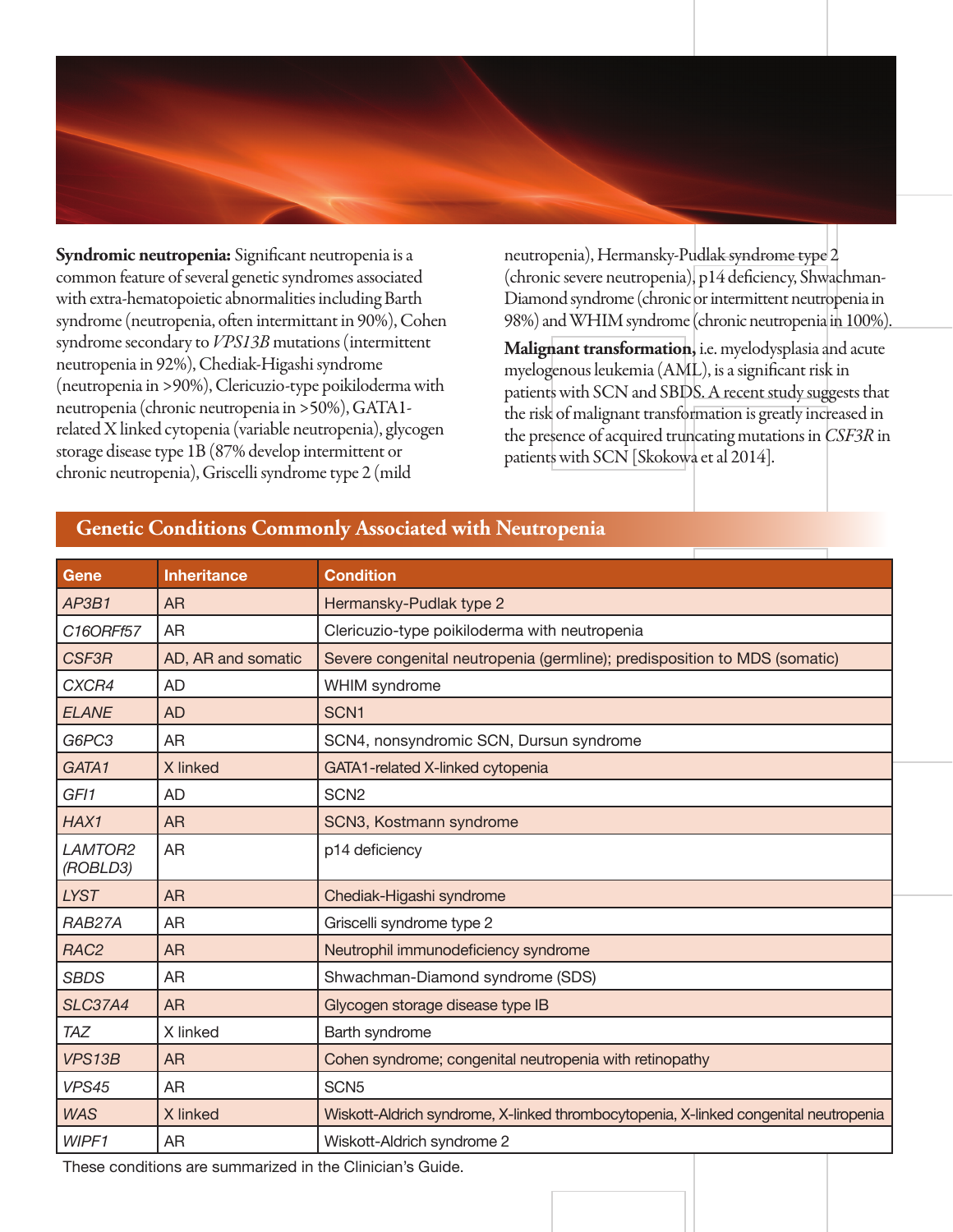

## Indications:

#### **Inherited Neutropenia Panel by NGS:**

- • Confirmation of genetic diagnosis in a patient with a clinical diagnosis of primary neutropenia or associated syndrome
- Carrier identification in individuals with a family history of inherited neutropenia of unknown genetic basis.

#### **Gene Specific Sequencing:**

• Confirmation of genetic diagnosis in a patient with neutropenia and in whom ancillary testing or clinical history suggests a specific genetic diagnosis.

#### **Mutation Specific Analysis:**

- • Presymptomatic testing of at-risk siblings for medical management and prior to bone marrow donation
- Carrier identification in individuals in whom specific mutation(s) have been identified in the family member with neutropenia
- Prenatal diagnosis of an at-risk fetus, after carrier testing of parent(s) and by prior arrangement only.

## Specimen:

**Inherited Neutropenia Panel by NGS:** At least 5 mLs whole blood in a lavender top (EDTA) tube.

#### **Gene Specific Sequencing or Mutation Specific Analysis:** At least 3 mLs whole blood in a lavender top (EDTA) tube.

Note: Saliva samples are required for analysis in patients who have undergone bone marrow transplantation and may facilitate DNA isolation in patients undergoing chemotherapy or in individuals with leukopenia. Please call 513-636-4474 for a free saliva collection kit.

## Testing Methodology:

**Next Generation Sequencing Panel:** This test is performed by enrichment of the exons, flanking intronic and un-translated regions (5' and 3') of the genes specified above using microdroplet PCR technology followed by nextgeneration sequencing with >20 fold coverage at every target base. All pathogenic and novel variants, as well as variants of unknown (indeterminate) significance, as determined bioinformatically, are confirmed by Sanger sequencing.

**Single Gene Sequencing/Mutation Specific Analysis:** Sanger sequencing following PCR amplification of the specified coding and exon/intron boundaries of the specified gene. Sanger sequencing is available for every gene in the panel.

## Sensitivity:

**Clinical Senstitivty:** At least 70-80% of the genetic causes of congenital or inherited neutropenia are identified by this panel. Approximately 60% of North American patients with severe congenital neutropenia have a mutation in *ELANE,* as do approximately 90% of patients with cyclic neutropenia. Mutations in *HAX1, G6PC3, GFI1, WAS* and *CSF3R* account for 10-20% of patients collectively. Patients with genetic syndromes that include neutropenia as a common finding, as well as patients in whom the genetic basis of neutropenia has not been identified account for the remaining 20-30%.

Over 90% of patients with Barth syndrome have mutations in *TAZ;* approximately 2/3 of which can be detected by this test. Only 35% of patients with Cohen syndrome have mutations in *VPS13B,* but nearly all patients who have Cohen syndrome with neutropenia have identifiable mutation. Approximately 90% of patients with a clinical diagnosis of Chediak- Higashi syndrome or Shwachman- Diamond syndrome will have mutations that are identifiable by this test. The clinical sensitivity for Clericuzio-Type poikiloderma with neutropenia, GATA1-related X linked cytopenia, glycogen storage disease type 1B, neutrophil immunodeficiency syndrome, p14 deficiency, WHIM syndrome and WAS2 has not been determined due to the rarity of these conditions.

Deletion/duplication analysis may be indicated as a followup test in symptomatic patients with a normal NGS sequencing result or a single (heterozygous) mutation, and is clinically available at an additional charge.